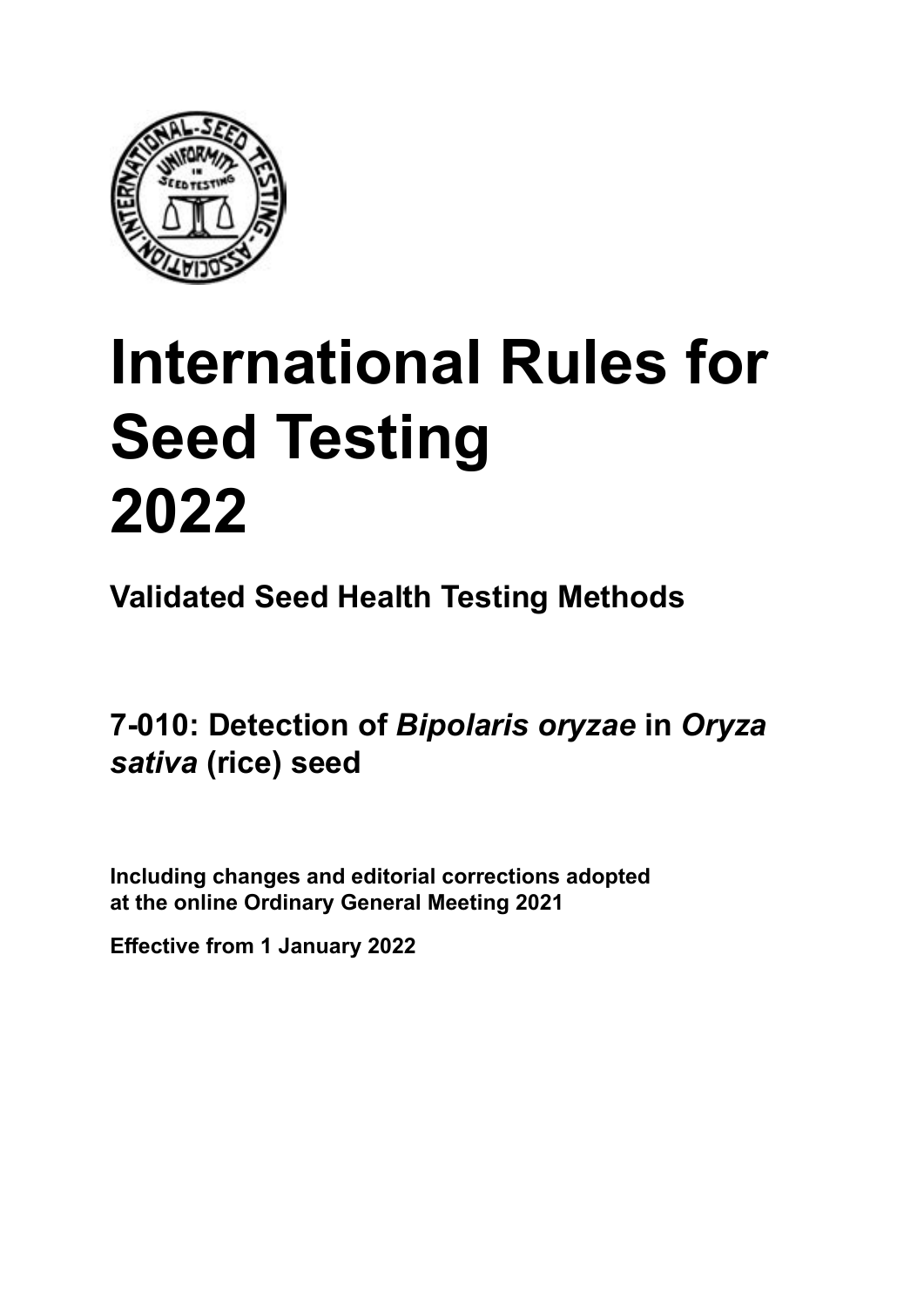#### **Validation reports**

See References. Copies are available by e-mail from the<br>ISTA Secretariat at ista.office@ista.ch. ISTA Secretariat at ista.office@ista.ch.

lems relating to this method to the ISTA Seed Health Com-<br>mittee, c/o ISTA Secretariat. mittee, c/o ISTA Secretariat.<br>i Please send comments, suggestions or reports of prob-

#### **Limitation de responsabilité Disclaimer**

Whilst ISTA has taken care to ensure the accuracy of the<br>methods and information described in this method description, ISTA shall not be liable for any loss or damage, etc.<br>resulting from the use of this method.<br>. resulting from the use of this method. Whilst ISTA has taken care to ensure the accuracy of the methods and information described in this method descrip-<br>tion, ISTA shall not be liable for any loss or damage, etc. tion, ISTA shall not be liable for any loss or damage, etc.<br>resulting from the use of this method.

#### **Medidas de seguridad Sicherheitsmaßnahmen Sécurité Safety precautions**

Ensure you are familiar with hazard data and take Ensure you are familiar with hazard data and take<br>appropriate safety precautions, especially during weighing out of ingredients. It is assumed that persons carrying out this test are in a laboratory suitable for carrying out microbiological procedures and familiar with the principles of Good Laboratory Practice, Good Microbiological Practice, and aseptic techniques. Dispose of all waste materials in an appropriate way (e.g. autoclaving, disinfection) and in accordance with local health, environmental and safety regulations. Glade 7: Validated Deed Health Testing holes by Safety precentions and the Sacrifice Control of the Control of the Control of the Control of the Control of the Control of the Control of the Control of the Control of the Co microbiological procedures and familiar with the principles<br>of Good Laboratory Practice, Good Microbiological Practice,<br>and aseptic techniques. Dispose of all waste materials in<br>an appropriate way (e.g. autoclaving, disinf fallstoffe sind auf geeignete Weise und entsprechend der vor Ort über und Umwelt-<br>Sicherheits- und Umwelt- und Umwelt-Effective Counter of Nicholas Devel Teach Teach Teach Devel Safety precedutions<br>
Validation reports<br>
Safety precedution reports and the symbol state of the sementic of the symbol state of the based delay and share<br>
Propose of Good Laboratory Practice, Good Microbiological Practice,<br>and aseptic techniques. Dispose of all waste materials in<br>an appropriate way (e.g. autoclaving, disinfection) and in Validation reports<br>
Since The Texture 1988 and the system of the Since Theorem and the Since Theorem and the system of the Since The Since The Since The Since The Since The Since The Since The Since The Since The Since The Ensure you are familiar with hazard data and take<br>appropriate safety precautions, especially during weighing<br>out of ingredients. It is assumed that persons carrying<br>out this test are in a laboratory suitable for carrying o

#### **Nota sobre el uso de traducciones Anmerkung zur Benutzung der Übersetzungen Note on the use of the translations**

The electronic version of the International Rules for Seed Testing includes the English, French, German and Spanish versions. If there are any questions on interpretation of the ISTA Rules, the English version is the definitive version. The electronic version of the International Rules for Seed Testing includes the English,<br>French, German and Spanish versions. If there are any questions on interpretation of the<br>ISTA Rules, the English version is the defin The electronic version of the International Rules for Seed Testing includes the English,<br>French, German and Spanish versions. If there are any questions on interpretation of the

Published by **Extending Association (ISTA)** The International Seed Testing Association (ISTA) Zürichstr. 50, CH-8303 Bassersdorf, Switzerland

© 2022 International Seed Testing Association (ISTA)

Alle Rechte vorbehalten. Kein Teil dieses Werkes darf in irgendwelcher Form oder durch Online ISSN 2310-3655

All rights reserved. No part of this publication may be reproduced, stored in any retrieval All rights reserved. No part of this publication may be reproduced, stored in any retrieval<br>system or transmitted in any form or by any means, electronic, mechanical, photocopying,<br>recording or otherwise, without prior per recording or otherwise, without prior permis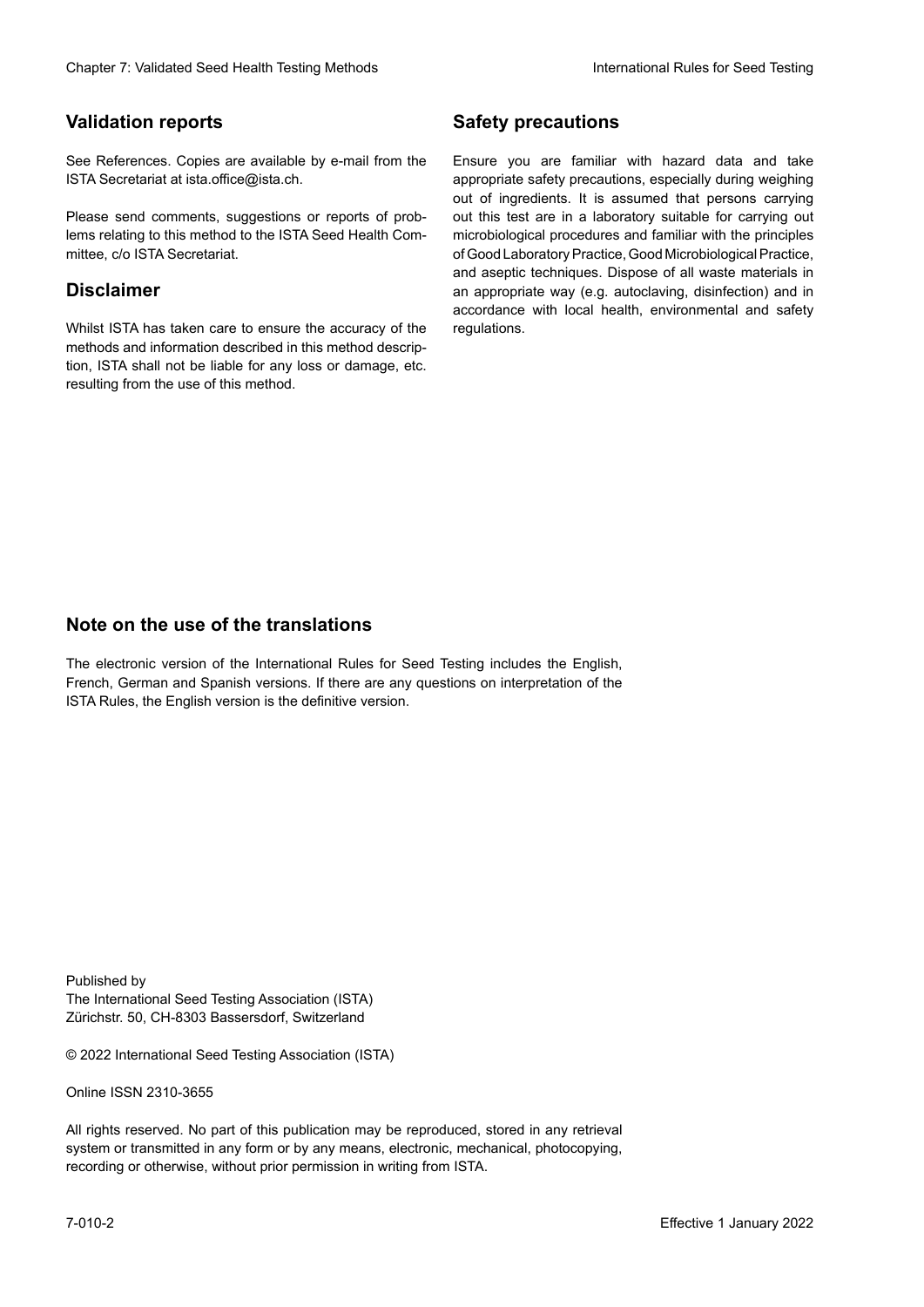## 7-010: Detection of *Bipolaris oryzae* in *Oryza sativa Oryza sativa* **(arroz)** *Oryza sativa***(Reis) (rice) seed**

**Host:** *Oryza sativa* L.

Pathogen(s): *Bipolaris oryzae* (Breda de Haan) Shoem.,<br>syn Drechslerg oryzae syn Helminthosporium syn. *Drechslera oryzae*, syn. *Helminthosporium Drechslera oryzae*, syn. *Helminthosporium oryzae* syn. *Drechslera oryzae*, syn. *Helminthosporium* oryzae Breda de Haan (Perfect state Cochliobolus miyabeanus (Ito & Kurib.) Drechsler ex Dastur, *Ophiobolus miyabeanus* Ito & Kuribayashi)  $\mathcal{L}_{\mathcal{I}}$  in  $\mathcal{L}_{\mathcal{I}}$  index in *miyabeanus* Ito & Kuribayashi) syn. *Ophiobolus miyabeanus* Ito & Kuribayashi)

**Autores:** ISTA-PDC Method Validation Sub-committee **Erstellt durch:** ISTA-PDC Method Validation **Authors: ISTA BDC Mathod Validation Sub committed Authors:** ISTA-PDC Method Validation Sub-committee

#### **Povision bistory Autores**<br>*Autorescubic Method Validation Sub-committee Sub-committee Sub-committee Sub-committee Sub-committee Sub-committee* **Auteurs :** Sous-Comité de Validation des Méthodes de Revision history

- Versión 1.0, 2000-07-13 Version 1.0, 2000-07-13 Version 1.0,  $2000 - 07 - 15$
- Revised 2001-11-20 J. Sheppard
- Reprinted 2003
- $\text{Keprinted } 2003$ Version 1.1, 2008-01-01: Treated seed revised; Reporting results revised
- Version 1.2, 2014-01-01: Clarification of blotter preparation and incubation; addition of positive control
- Version 1.3, 2016-01-01: New Figure 3
- Version 1.4, 2017-01-01: Reporting results revised
- Version 1.5, 2018-01-01: Changes to the taxonomic names of fungi
- Version 1.6, 2021-01-01: Sample preparation changed to Sample size and paragraph revised

#### **Antecedentes Background** » et le paragraphe à « Taille de l'échantillon » et les

This method was originally published in the *ISTA* Handbook of Seed Health Testing in November 1964 as **Hanabook** by Beed Treath Testing in November 1901 as S.3. No. 11. The method was incorporated into the newly revised *Annexe to Chapter 7* in 2002 from the 1999. edition of the ISTA Rules. The method was reviewed by the ISTA-Seed Health Committee in 2006 (Cockerell &  $\frac{1}{2}$  conrect  $\frac{1}{2007}$  with the recommendation to escent for AND IN THE 2007 THE RESOLUTION CONSIDER TO ACCEPT TO  $\frac{1}{2}$  der ISTA-Vorschriften eingefügt. the ISTA-Seed Health Committee in 2006 (Cockerell & Koenraadt, 2007) with the recommendation to accept for a further five years. Here ( $\alpha_{\text{res}}$  autor) . Sample **Size Chimiques (a)** Experiment and the sement of the sement of the proposition of the processus, physique out our chimique of the sement in the sement of the sement in the sement of the s International Rules for Seed Testing Compact Compact Chapter 2: Compact Chapter 2: Compact Chapter 2: Compact Chapter 2: Compact Chapter 2: Compact Chapter 2: Compact Chapter 2: Compact Chapter 2: Compact Chapter 2: Valid Koenraadt, 2007) with the recommendation to accept for a further five years.

#### $\sum_{i=1}^n$  $$ **Treated seed**

*Bipolaris oryzae* en semilla tratada. Los tratamientos a la This method has not been validated for the determination of *Bipolaris oryzae* on treated seed. Seed treatments may affect the performance of the method. (Definition of treatment: any process, physical, biological or chemical, treatment: any process, pnysical, biological or chemical,<br>to which a seed lot is subjected, including seed coatings.  $\text{See } 7.2.3.$ )

#### **Tample size** Natur, dem eine Saatgutpartie unterzogen wird, einschließ-

The sample (total number of seeds tested) size to be tested depends on the desired tolerance standard the usual depends on the desired tolerance standard (maximum acceptable percentage of seeds infested) tadas) y del límite de detección (número mínimo teóri-**Probengröße** and detection limit (theoretical minimum number of and decoded mini- (increased minimum nomber of parrogen propagares per seca which can be accessed. semillas. patrogen propagares per seca which can se accessed. prüften Sample size should be Too seeds. paintegen propagates per seed which can be detected,

#### **Materiales und der Nachweise (theoretische Materials** infektiösen Einheiten pro Samen, die nachgewiesen wercentage maximum accepte de la limite de la limite de propagules de propagules de propagules de propagules de p<br>Materials de l'agent pathogène pathogène pouvant étre détectées (nombre minimum de l'échantillon devrait être

- **Reference inaterial:** reference cultures or other appropriate material den können) ab. Die Mindestprobengröße sollte 400 Sa-**Reference** Reference material: reference cultures or other
- **Media:** blotters (filter paper), e.g. Whatman No. 1 or equivalent
- **Petri dishes:** When sowing density is given by a **Petri dishes:** When sowing density is given by a number of seeds per Petri dish, a diameter of 90 mm is assumed.
- **Incubator:** capable of operating in the range  $22 \pm 2$  °C. To stimulate sporulation, alternating 12 h periods of darkness and near-ultraviolet light (NUV) during incubation are recommended. The recommended source is the black light fluorescent lamp (peak at source is the black light fluorescent lamp (peak at 360 nm) but daylight fluorescent tubes are satisfactory. of darkness and near-ultraviolet light (NUV) during<br>incubation are recommended. The recommended<br>source is the black light fluorescent lamp (peak at

#### **Métodos** sel mit Dunkelheit empfohlen. Die empfohlene Quelle **Methods** source recommandée est la lampe fluorescente lumière noire (pic à 360 nm) mais les tubes fluorescents de jour<br>Se se tubes fluorescents de jours de jours de jours de jours de jours de jours de jours de jours de jours de j

- 1. Pretreatment: None.
- 2. Plating:
- 2.1 Place three layers of 90 mm filter paper in each plate 2.11 These three taryers of 50 mm filter paper in each place and soak with sterile distilled/deionised water. Drain and soak with sterile district deformsed water. Drain<br>away excess water.
- 2.2 Aseptically place 25 seeds, evenly spaced, on the  $\frac{1}{2}$  surface of the filter paper in each dish.
- 2.3 Positive control (reference material): Aseptically place seeds in an appropriate number of plates to obtain the reference culture, or plate a reference place a reference culture, or place a reference culture on media. The number of plates required will vunur on media. The number of plates required will depend on the level of contamination of the positive  $\frac{1}{2}$  de semillas de semillas de semillas de semillas de semillas de semillas de semillas de semillas de semillas de semillas de semillas de semillas de semillas de semillas de semillas de semillas de semillas de semi 2.2 Unter sterilen Bedingungen 25 Samen je Platte gleichdepend on the fever of comanimatic  $2.3 \times 1.4 \times 7.1 \times 22.001 \times 10^{11} \times 10^{10} \text{m}$  $m_{\text{max}}$  espace du papier du participal du papier filtre du papier du papier du papier du papier du papier du papier du papier du papier du papier du papier du papier du papier du papier du papier du papier du papier du depend on the level of contamination of the positive control seed lot.
- 3. Incubation: 7 days at 22 °C m NO v m 12 m ngm 12 n dark cycle. If the filter paper dries out during incubation, add an appropriate amount of sterile distilled/deionised water onto the paper, usually after 3 days of incubation. Avoid touching the seeds as 3 days of incubation. Avoid touching the seeds as adding water can cause cross-contamination.  $\frac{1}{2}$  Bedingungen die Samen in einer einer einer einer einer einer einer Eine ana-3. Incubation: 7 days at 22  $^{\circ}$ C in NUV in 12 h light/12 h dark cycle. If the filter paper dries out during incubation, add an appropriate amount of sterile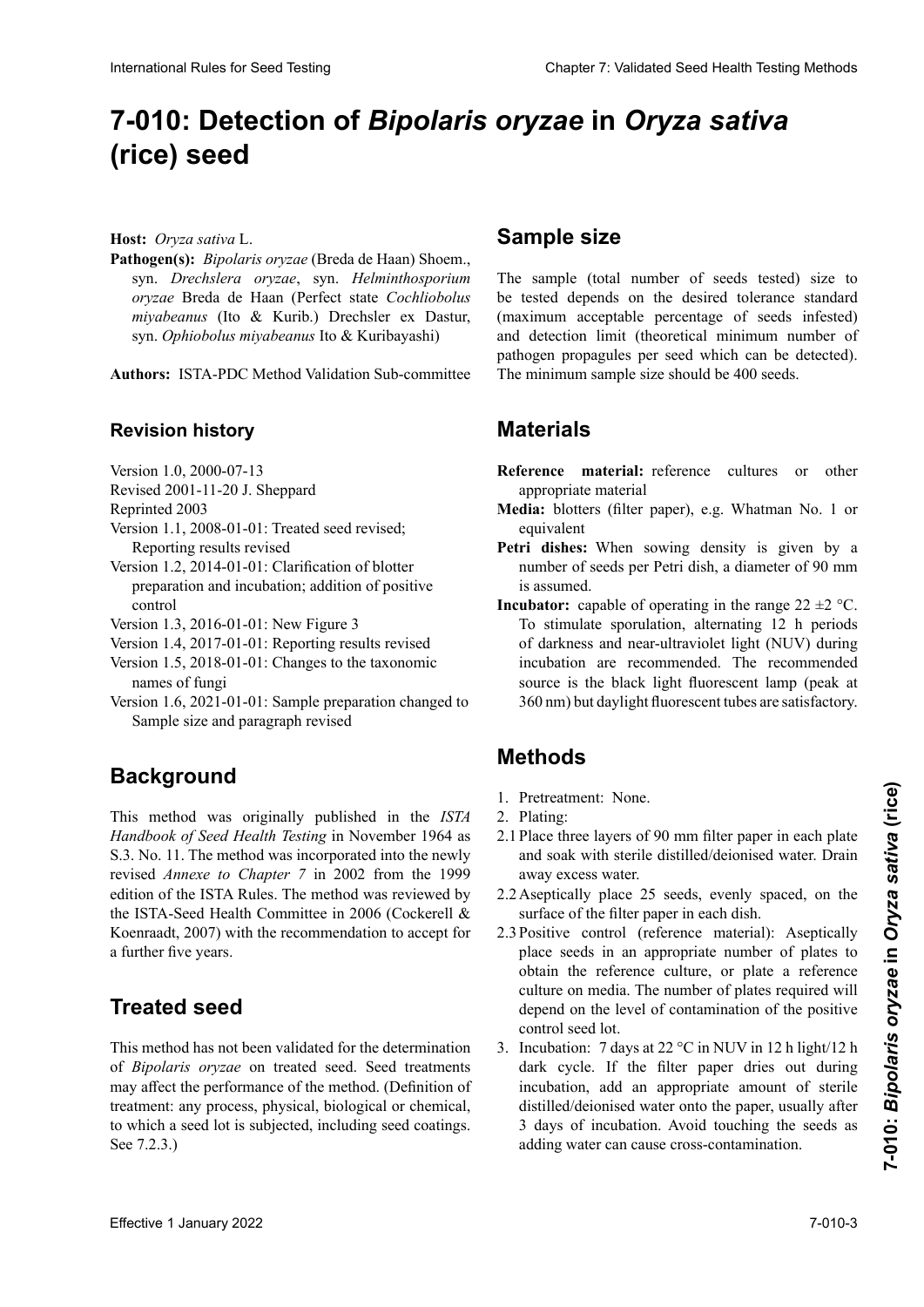4. Examination: Examine each seed at **×**12–50 magnification for conidia of *B. oryzae*. Conidiophores of the fungus are produced on the seed coat and also of the fungus are produced on the seed coat and also<br>on light grey aerial mycelium covering whole or part of the seed, giving a fluffy appearance. The fungus<br>may occasionally spread on to the blotters. In doubtful may occasionally spread on to the blotters. In doubtful<br>cases confirmation may be made by examining cases confirmation may be made by examining conidia at ×200 magnification. Conidia are crescentshaped 35–107  $\mu$ m × 11–17  $\mu$ m (Fig. 1) light brown to brown, widest in the middle or below the middle<br>and tapering to rounded ends. Compare with positive<br>control. and tapering to rounded ends. Compare with positive luna de 35–107 µm **×** 11–17 µm (Fig. 1) de marrón claro a marrón, más anchos en el medio o debajo de bajo de bajo de bajo de bajo de bajo de bajo de bajo de baj<br>Del medio o de bajo de bajo de bajo de bajo de bajo de bajo de bajo de bajo de bajo de bajo de bajo de bajo de Clearlier 2. Validierte Desenvoltion (1. Januar 2022)<br>
Case of the society of Accession and the society of Accession of the Case of the Case of the Case of the Case of the Case of the Case of the Case of the Case of the C nung hat. Der Piliz bei dem Filter aus. In Zweifelsfällen kann zur Bestätig.<br>Control. Cheaper 7 Voltániai Sesel Health Foring Method<br>
4. Exampled on box contained Reverse Contained Reverse Contained Reverse Contained Reverse Contained Reverse Contained Reverse Contained Reverse Contained Reverse Contained control.

#### gung eine Untersuchung der Konigi<br>Such als der Konigien bei 2000-facher Vergrößerung der Konigien bei 2000-facher Vergrößerung erfolgen. Koning geformt, 35–107 **×** 11–17 µm (Abb. 1) groß, hellbraun **General methods**

- **Checking tolerances:** 101eral or between tests is sufficiently wide as to raise doubts about me accuracy of the results. Suitable tolerances, which can be applied to most direct seed health tests, can be found in Table 5B Part 1 of Chapter 5 of the ISTA Rules, or Table G1 in Miles (1963). bis braun, am breitesten in der Mitte oder unterhalb der Checking tolerances: Tolerances provide a means of assessing whether or not the variation in result within<br>or between tests is sufficiently wide as to raise doubts or between tests is sumclemity which as to raise doubts<br>about the accuracy of the results. Suitable tolerances, assessing whether or not the variation in result within
- Reporting results: The result of a seed health test porting results: The result of a seed health test<br>should indicate the scientific name of the pathogen detected and the test method used. When reported on Determinations. detected and the test method used. When reported on<br>an ISTA Certificate, results are entered under Other

The report must indicate the number of seeds tested. Determinations.<br>The report must indicate the number of seeds tested.<br>In the case of a negative result (pathogen not detected), the results must be reported as 'not detected'. In the case of a negative result (pathogen not detected), the results must be reported as 'not detected'.

In the case of a positive result, the report must indicate the percentage of infected seeds.

### **Quality assurance quality**

# **Quality assurance<br>Critical control points (CCP)**

None listed.

## **Referencias Qualitätssicherung Références References**

The following references are extracted from the ISTA *Handbook of Seed Health Testing*, Working Sheet No. 11, 1964. Keine. 1964.  $\mathcal{L}$ 

- Azeemudin, Soraya & Ponchet, J. (1961). Isolement de *Piricularia oryzae* (Br. Cav.) et de *Helminthosporium oryzae* Breda de Haan à partir de semences de riz Azeemudin, Soraya & Ponchet, J. (1961). Isolement de Azeemuan, Soraya & Ponchet, J. (1961). Isolement de *Piricularia oryzae* (Br. Cav.) et de *Helminthosporium oryzae* Breda de Haan à partir de semences de riz *Oryza sativa* L. *Annis. Epiphyt.,* **12**, 141–147. *oryzae* Breda de Haan à partir de semences de riz oryza sativa L. Annis. Epiphyt., 12, 141–147.
- *Miles, B. (1963).* Handbook of mea-<br>*Handbook of mea- Handbook* of Mea- 1, Core sures of precision for seed testing. *Proceedings of the*  sures of precision for seed testing. *Proceedings of the International Seed Testing <i>Proceedings of the* mernational seed Testing Association, 28 (5), 325– neergaard, P. & Saad, A., (1962). Seed health testing of testing of the seed health testing of the seed health testing of the seed health testing of the seed health testing of the seed health testing of the seed health tes See Sauva E. Annis. *Pronyt.*, **12**, **141–147**.<br>Miles, S. R. (1963). Handbook of tolerances and of mea-686. *International Seed Testing Association*, **28** (3), 525– 686.
- oso.<br>ergaard, P. & Saad, A., (1962). Seed health testing of rice. A contribution to development of laboratory routine testing methods. *Indian Phytopathology*, 15,  $85-111.$ neerhaltonal seed Testing Association, 28 (5), 325–686.<br>Neergaard, P. & Saad, A., (1962). Seed health testing of rice. A contribution to development of laboratory Neergaard, P. & Saad, A., (1962). Seed health testing of 85–111.

#### **Validation references**

**Studied in international comparative testing:** 1960, 1963, 1964. 1963, 1964.